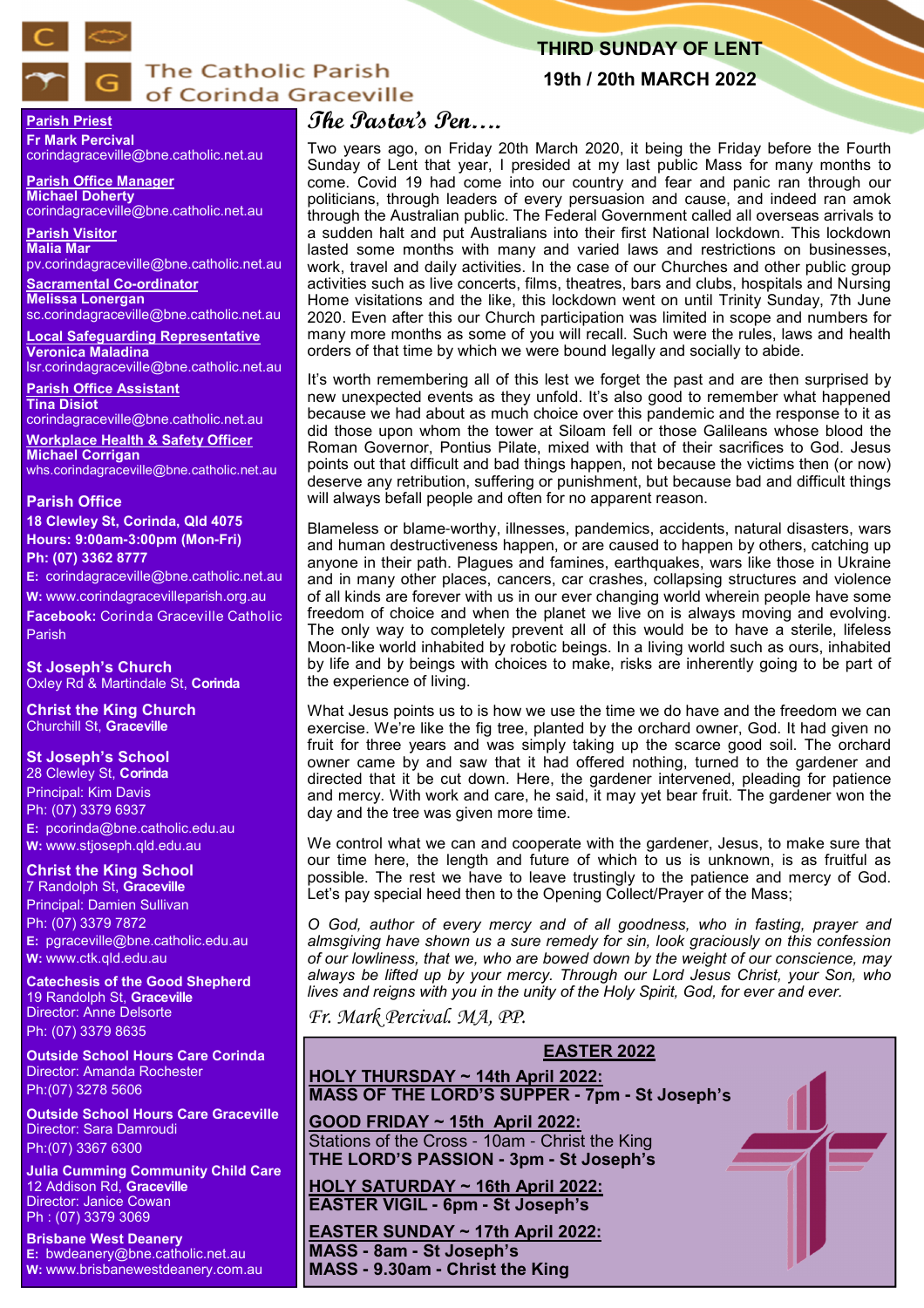# **Ministry Call Up. We need your help for our future!**

As I've said in my Pastor's Pen, many changes have happened to us during these last two years, some for the better, others not so. One positive change was the generous take up and help of our need for Marshals at our Church gatherings. I thank you for your kindness and work for our community over these past two years in the Marshalling role. Presently, with our activities and numbers no longer being capped by Government and Heath laws, Marshalling isn't required. Also presently, and who knows for how long to come, it also seems that Communion will continue to be by the one kind and in the form of the consecrated bread/host only.

**What we do need are** more people willing to renew their ministry involvements in the Liturgy. We need more of you to say 'yes' to helping your Priests and community with the **distribution of Holy Communion**, in **proclaiming and reading the Scriptures** at Mass, by assisting us all with the role of **weekend Mass Co-ordinator**, in the **taking up the collection plates** which have made a come back, being a **Welcomer** at Mass and by **helping with Children's Liturgy of the Word** at both of our Churches when it is held. We are also seeking more of you to assist us with the **music and**  singing on weekends. Lastly, please know that preparation and support will be given to you in taking up any of these important ministries within our Parish. You are never left on your own in serving the people of God.

I'm am very grateful to all who have continued their ministries during these challenging years. I'm also very aware that some have needed and/or chosen to step away from their service for personal and health reasons. **Now is the time of Call and Renewal.** I ask you to think hard about how you can help your Clergy and Parish community in any of the above areas I've mentioned. I'm calling on you to say 'yes' to helping us all. Please contact the **Parish Office Phone 3362 8777** with your offer of assistance in any of the above ways, or any way that you think and feel that you can help us, so that the fig tree in Corinda Graceville Community can grow stronger and be more fruitful. Thank you. *Fr. Mark Percival.*

**Parish Flood Recovery Helpers:** We wish to plan to offer some long term help to our parishioners who have been inundated by flood water. Simple things that our community can offer may make life easier for those who are currently displaced from their homes. At the back of each church you will find clipboards nominating different categories of help, such as **Cooking, Washing, Mowing, Gardening, Cleaning, Handyman, Professional Advice,** and if you have a physical resource such as a ute or a trailer, or if you can donate items that can help families. Simply place your name, email and phone number on the relevant sheet/s that nominate the category that you can help with. The Parish Office will collate all of the information and match up those who can help with those who need assistance.

**SVDP Flood Assistance:** The Christ the King and St Joseph's Conference of the St Vincent de Paul Society is actively involved in providing assistance to people who have been affected by the floods. We are here for the short term to provide immediate needs, and for the longer term, when homes are again occupied, and we can assist with replacing white goods, furniture, and with other expenses to make your home liveable again. If you have been affected, or if someone you know has been, a call should be made to the SVDP call centre on 1800 846 643. This is a central number and callers will be referred to their local conference.

**The St Vincent de Paul Warehouse at Sumner Park** is again able to accept donations of furniture, and expect a large demand following losses during the floods. If you have any items you wish to donate, please phone the call centre on 1800 846 643. Unfortunately we are unable to accept electrical items. Please note that the Oxley Vinnies store is not operating due to substantial flooding.

**Flood Assistance general information, links and support info:** can be found on our parish website at https:// www.corindagracevilleparish.org.au/flood-assistance.html

**Lenten Reflection Books:** It's not too late to take a Lenten reflection book home. The little black books entitled 'The Spirit and the Cross' are available at the doors of each church. This resource covers Lent and Easter Octave and is written for busy individuals but is easily adapted for groups. Each day includes a scripture reading and a reflection, some questions to aid prayer and discussion, and relevant quotes from Pope Francis. If you wish to take a book and are able to donate \$5 please pop the money in the collection basket at Mass.



**Helpers Needed:** Unfortunately we are unable to commence **Children's Liturgy of the Word** at the 9.30am Christ the King Sunday Mass due to a lack of leaders / helpers. If you wish to assist in this important ministry to our children, please contact the parish office or speak to Malia Mar at Mass. You do not need to have any "teaching" qualifications, just a love of God and a love of children! You will be supported with resources and rostered as appropriate. *The Archdiocese of Brisbane has standards of conduct for employees and volunteers to maintain a safe and healthy environment. Our commitment to these standards requires that we conduct background referencing for all persons who will engage in direct and regular involvement with children, young people and/or vulnerable adults.* 



Janice 44, is a proud Wagilak woman, a traditional dancer, living in a remote community in the Northern Territory. As elders grow older and pass away, she knows she must share her knowledge with the younger generation. However, the community faces multiple challenges, including a lack of jobs, limited educational opportunities, and socio-economic which can lead to young people becoming disconnected from culture. With your help, Caritas Australia supports Djilpin Arts Aboriginal Corporation, which operates a centre for traditional and contemporary Aboriginal arts and culture, providing employment and generating income for local communities.

Please donate to Project Compassion 2022 and help provide employment and training for First Australians, allowing them to remain on country and keep their culture alive. Together, we can help vulnerable communities face their challenges today and build a better tomorrow For All Future Generations. **You can donate through Project Compassion donation boxes and envelopes available at the doors of the church, by visiting lent.caritas.org.au or by calling 1800 024 413.**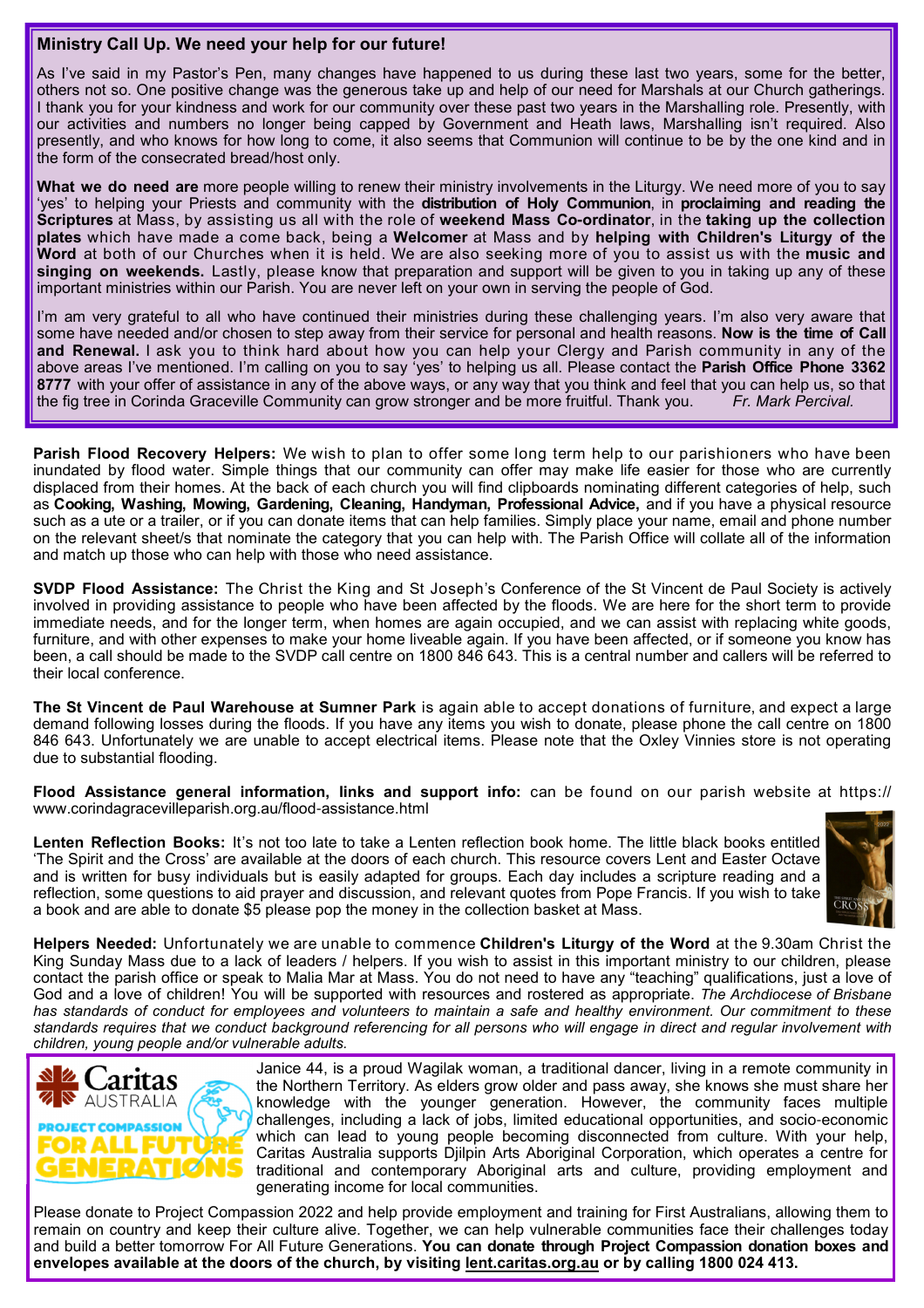**Rite of Enrolment for First Holy Communion Children:** we welcome all of our parish children who are enrolled for the Sacrament of First Holy Communion this year, and their parents and families who, with the parish community will support these children in their journey of faith. This weekend the children celebrate their Rite of Welcome across all of our weekend Masses.

**St Joseph's School Sponsored Mass:** welcome to the children, parents and staff of St Joseph's School who are helping us celebrate the 5.30pm Saturday Mass this weekend.

**Parish Choir Rehearsals for Easter:** The following practices will take place at St Joseph's Church Corinda: **Alto Practice:** TODAY Sunday 20th March at 2.00pm **Descant Practice:** Wednesday 23rd March at 1.00pm **Full Choir Practice:** Thursday 24th March at 7.30pm **Cantor Practice:** Sunday 27th March at 2.00pm

**St Vincent de Paul Meeting:** 8am Friday 25th March at the parish Office. If you are interested in joining SVDP, please email us at ctksj4075@svdpqld.org.au and a conference member will contact you with information. We need more Vinnies members than ever after the recent flood event.

**Solemnity of the Annunciation of the Lord:** Mass 9.30am Friday 25th March at Christ the King Church.

**Youth Group Friday 25th March 6.30pm to 8.30pm:** Youth Group is held each Friday night of the school term at 6.30pm in St Joseph's Hall Corinda. All high school aged youth and young adults are invited to attend.

**Stations of the Cross:** held at 7pm each Friday evening of Lent at St Joseph's Church Corinda. All welcome to attend this special Lenten devotion.

**Children's Liturgy of the Word:** for all primary school aged children. The final Children's Liturgy for Term 1 will be held on Sunday 27th March at the 8am Mass at St Joseph's Corinda.

**Liturgy Team Meeting:** will be held at 10.00am on Saturday 2nd April at the Parish Office.

**Mass for Forgiveness of Sins:** On our Lenten Journey we have the special opportunity to gather as a community for the Mass for Forgiveness of Sins at 7pm on Tuesday 5th April at St Joseph's Church Corinda.

**Parish Pastoral Council Meeting:** will be held at 7.00pm on Thursday 7th April at the Parish Office.

**Pope to consecrate Russia and Ukraine to Mary:** Pope Francis will consecrate Russia and Ukraine to the Immaculate Heart of Mary on Friday March 25, the Vatican announced this week. The same act, on the same day, will be carried out in Fatima by His Eminence Cardinal Krajewski, Apostolic Almoner, as envoy of the Holy Father. Cardinal Konrad Krajewski was one of two papal envoys sent to Ukraine in an expression of the Pope's concern for the war-torn country's population. Latin Rite Catholic bishops asked Pope Francis earlier this month to consecrate Ukraine and Russia to the Immaculate Heart of Mary. In a letter to the Pope, the Ukrainian bishops said that they were writing "in these hours of immeasurable pain and terrible ordeal for our people" in response to many requests for the consecration.

Also Pope Francis has held a videoconference with Patriarch Kirill, head of the Russian Orthodox Church, in which Pope Francis said there is no such thing as a "just war". Pope Francis told Patriarch Kirill, who has been increasingly supportive of Vladimir Putin's war in Ukraine, that the pair should "unite our efforts … to help the suffering, to create paths to peace, and to put out the fire." "The Church must not use the language of politics, but the language of Jesus," the Pope said. "As pastors we have the duty to stay close and to help all the people who suffer from war," Pope Francis said. "The churches are called to contribute to strengthening peace and justice … Wars are always unjust, because the ones who pay are the people of God," the Pope said.

# NEW PARISH PHONE NUMBER 3362 8777

#### Please note that due to NBN upgrades the Parish Office Phone Number has changed. Please record this number for all future phone calls to the parish. The out-of-hours emergency number remains the same as previously: 0422 107 802.

*We pray for the good health, strength and healing of:* Ron Atkins, Alan Carr, Bridie Carr, Jairo Cifuentes, Beryl Clark, George Cole, June Denham, Ian Douglas Coles, Maureen Doherty, Nash Giles, Carla Gill, Philomena Green, Bob Healy, Myrna Healy, Clare Hickey, Ned Hiller, Mark Inmon, Ryan Lange, Anthony Leo, Gordon McCormack, Neil McCormack, Kevin McErlean, Jack McLaughlin, Colin McLeod, Geraldine McLeod, Maureen McNamara, Margaret Mealey, Damien Mollard, Julene Montgomery, Adam Morrison, Monica Morrison, Jan O'Donoghue, Jimmy O'Keefe, Taavi Orupold, Emma Parer, Genevieve Parer, Shelly Parer, Dawn Punter, Sr Bernadetta Robinson olsh, Mary Shand, Tony Stark, Sr Cyprian Thureson pbvm, Pauline Thureson, Geoffrey Trenear, Paul Vickers, Rebecca Wallace, Nick Willemsen, Frank Zubeldia. We pray for all who are suffering from Covid19.

*We remember and pray for all our parishioners living in aged care.* 

*May the recently deceased rest in peace:* Sr Gertrude Mary Kennedy olsh, Mike Trad, Gordon Devereux and for all those who have died from Covid19

*We pray for those whose anniversaries occur about* this *time:* Philip Lynch, Carmelina Pietrobon, Jo Parsons, Veronica Howard, Norma McNamara, Colin McMullen, Anthony Brady, Edna Cook, Kathryn Salmon, Burt Peterson, Beryl Bright



100% Australian owned and operated by the **Catholic Church**